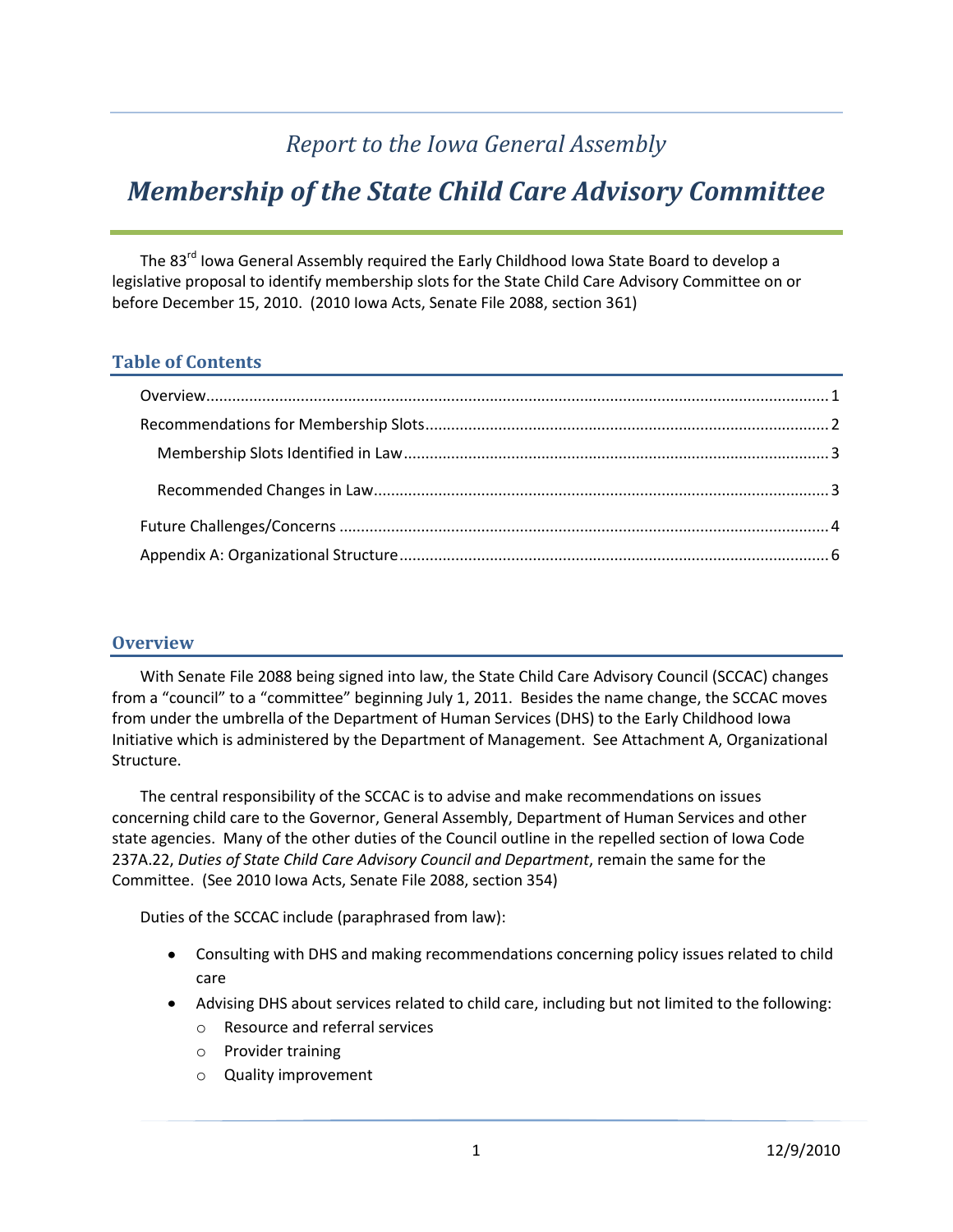- o Public-private partnerships
- o Standards review and development
- $\circ$  The federal child care and development block grant, state funding, grants and other funding sources for child care
- Assisting DHS in developing an implementation plan to provide seamless service to recipients of public assistance, which includes child care services
- Advising and providing technical services to the director of the Department of Education or the director's designee related to pre-kindergarten, kindergarten, and before and after school programming and facilities
- Making recommendations about child care expansion programs that meet the needs of children attending a core education program by providing child care before and after the core program hours and during times when the core program does not operate
- Making recommendations for improving collaborations between the child care programs involving DHS and programs supporting the education and development of young children, such as, the Head Start Program, Statewide Voluntary 4-Year-Old Preschool Program, early childhood at risk programs, and other programs administered by the Department of Education
- Making recommendations for eliminating duplication and otherwise improving the eligibility determination process used for the state child care assistance program and other programs supporting low-income families
- Making recommendations for the most effective and efficient means of managing the state and federal funding available for the state child care assistance program
- Reviewing program data from DHS and other departments concerning child care
- $\bullet$ Advising and assisting the ECI State Board in developing the strategic plan

To fulfill these duties, it is important to have individuals on the SCCAC who have children in child care and individuals who provide child care services from a variety of program and facility types. It is also important to have SCCAC members with expertise in the field of early childhood, school-aged children and child care. The next section identifies the current membership requirements in Iowa law and recommendations for future membership slots on the SCCAC.

## <span id="page-1-0"></span>**Recommendations for Membership Slots**

The Early Childhood Iowa Office gathered input from a committee of the State Child Care Advisory Council and stakeholders on the voting membership of the SCCAC identified in the 2010 Iowa Acts, Senate File 2088, section 354, subsection 4.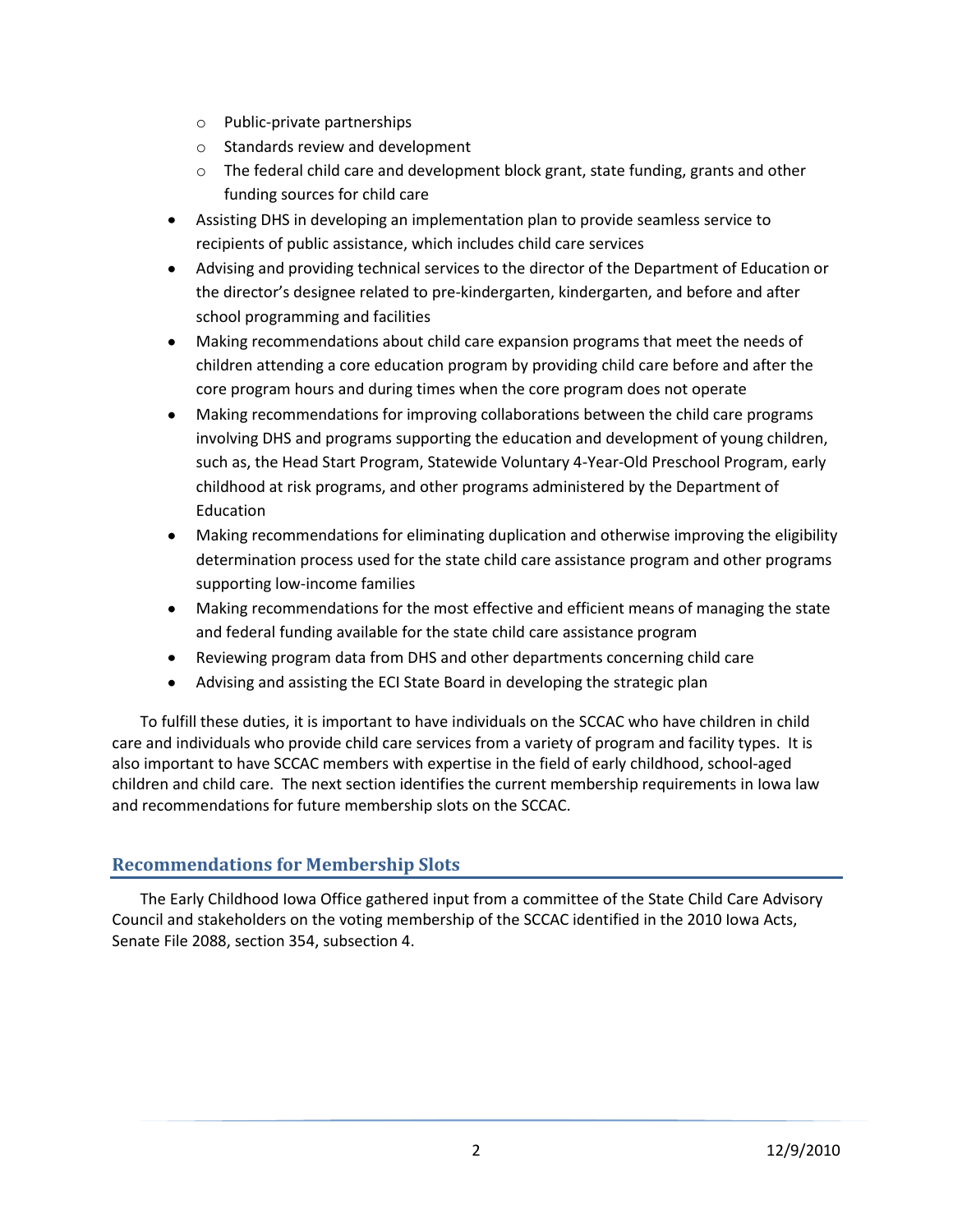## <span id="page-2-0"></span>Membership Slots Identified in Law

#### Iowa Code section 135.173A (new section)

4. The voting membership of the advisory committee shall be appointed in a manner so as to provide equitable representation of persons with an interest in child care and shall include all of the following:

- a. Two parents of children served by a registered child development home
- b. Two parents of children served by a licensed center
- c. Two not-for-profit child care providers
- d. Two for-profit child care providers
- e. One child care home provider
- f. Three child development home providers
- g. One child care resource and referral service grantee
- h. One nongovernmental child advocacy group representative
- i. One designee of the Department of Human Services
- j. One designee of the Department of Public Health
- k. One designee of the Department of Education
- l. One Head Start program provider
- m. One person who is a business owner or executive officer from nominees submitted by the Iowa Chamber of Commerce executives
- n. One designee of the Community Empowerment Office of the Department of Management
- o. One person who is a member of the Iowa Afterschool Alliance
- p. One person who is part of the local program implementing the statewide preschool program for four-year-old children under chapter 256C
- q. One person who represents the Early Childhood Iowa Council

## <span id="page-2-1"></span>Recommended Changes in Law

**Recommendation 1:** Modify Iowa Code section 135.173A(3) to allow SCCAC members to appoint a nominating committee and approve nominees for vacant membership slots. Also in this section, require the nominating committee to submit a name for each appointment. Rationale: Currently, committees in the ECI structure select and approve members for their own committee. The ECI Stakeholders Alliance only approves component group co-chair nominees.

**Recommendation 2:** In Iowa Code section 135.173A(4)(a-q), remove the required number of persons to represent each of these interests. Allow SCCAC members to develop policies on the required number of persons to represent each interest. Rationale: The number of required persons on the SCCAC to represent different interests must be flexible based on state and federal mandates, trends and initiatives.

**Recommendation 3:** In Iowa Code section 135.173A(4)(m), revise language to have representation from a non-child care related business. Rationale: While we recognize the importance having "business" representation on the SCCAC to expand private sector support and provide an employer's perspective of the need for child care for their employees, we do not believe that it is necessary to require the Iowa Chamber of Commerce executives to nominate potential members.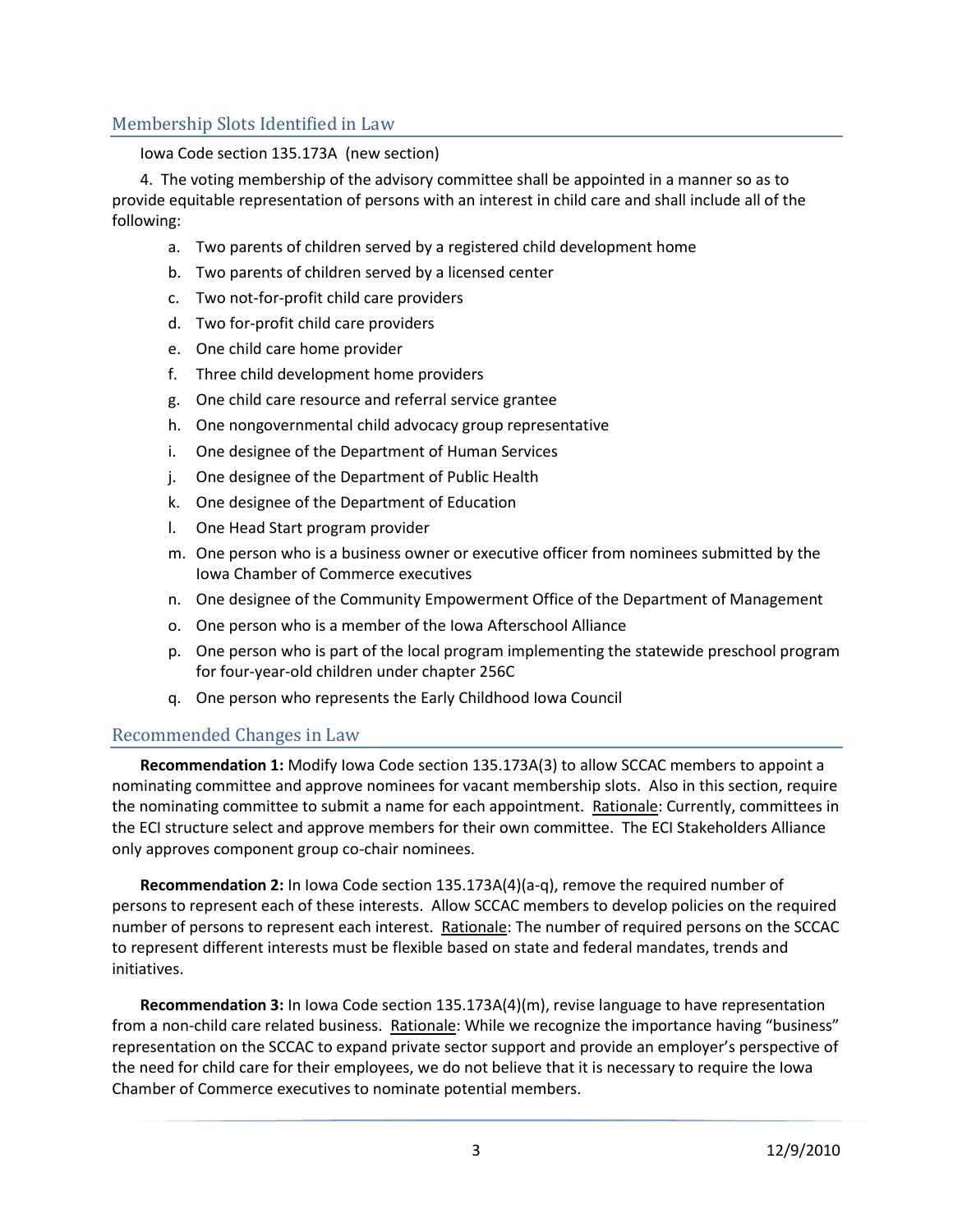**Recommendation 4:** Remove the required membership identified in Iowa Code section 135.173A(4)(n). Rationale: The Community Empowerment Office is now the Early Childhood Iowa Office and is responsible for coordinating the work of the SCCAC based on Senate File 2088.

**Recommendation 5:** Remove the required membership identified in Iowa Code section 135.173A(4)(p). Rationale: Based on the types of child care providers required in Iowa Code sections 135.173A(4)(b-d), at least one of these child care providers may provide representation from the Statewide Voluntary 4-year-old Preschool Program.

**Recommendation 6:** Remove the required membership identified in Iowa Code section 135.173A(4)(q). Rationale: Beginning on July 1, 2011, the SCCAC is under the Early Childhood Iowa initiative based on Senate File 2088.

**Recommendation 7:** In Iowa Code section 135.173A(4), add language to ensure representation from the following special requirements: urban, rural, school-aged and participate in the state child care assistance program. (Note: A child care provider may represent more than one of the special requirements.) Rationale: The additional language ensures that there is diverse representation from different types of child care providers on the SCCAC. As mentioned in Recommendation 2, the SCCAC can identify needed representation in the policies and procedures of the committee.

**Recommendation 8:** In Iowa Code section 135.173A(4), add language to ensure that the SCCAC strives to have geographic representation (i.e., membership representing all congressional districts). Rationale: Ensures broad representation of members on the SCCAC from across the state.

## <span id="page-3-0"></span>**Future Challenges/Concerns**

While the current membership of the SCCAC recognizes the Iowa Legislature's need to reduce expenditures by reorganizing state government and reducing councils and advisory committees, they want the opportunity to discuss the benefits and ramifications of moving the SCCAC under the ECI initiative. Through input gathered from SCCAC members and a committee composed of SCCAC and Early Childhood Iowa leadership, the committee identified the following concerns.

- 1. Most of the SCCAC duties in the "Overview" section of this report are to advise, consult and assist DHS. By moving the SCCAC under the ECI initiative, the SCCAC will work less directly with DHS, where most of the duties are legislated.
- 2. The population that the SCCAC serves is broader than ECI because of the age range of the children. SCCAC addresses child care needs for children age 0-13 to assist DHS in meeting its' federal funding requirements. ECI's mission statement, committees and work targets early childhood (prenatal through age 5).
- 3. Currently, SCCAC members that attend meetings and are not state employees receive reimbursement for travel expenses. This financial support is crucial for participation from child care providers and parents. Child care providers must hire substitutes to leave their child care facility and attend SCCAC meetings. Most parents have to take time off from work to attend SCCAC meetings. Since other committees within the ECI structure do not receive financial support for participating on the committee, it would be difficult to justify offering financial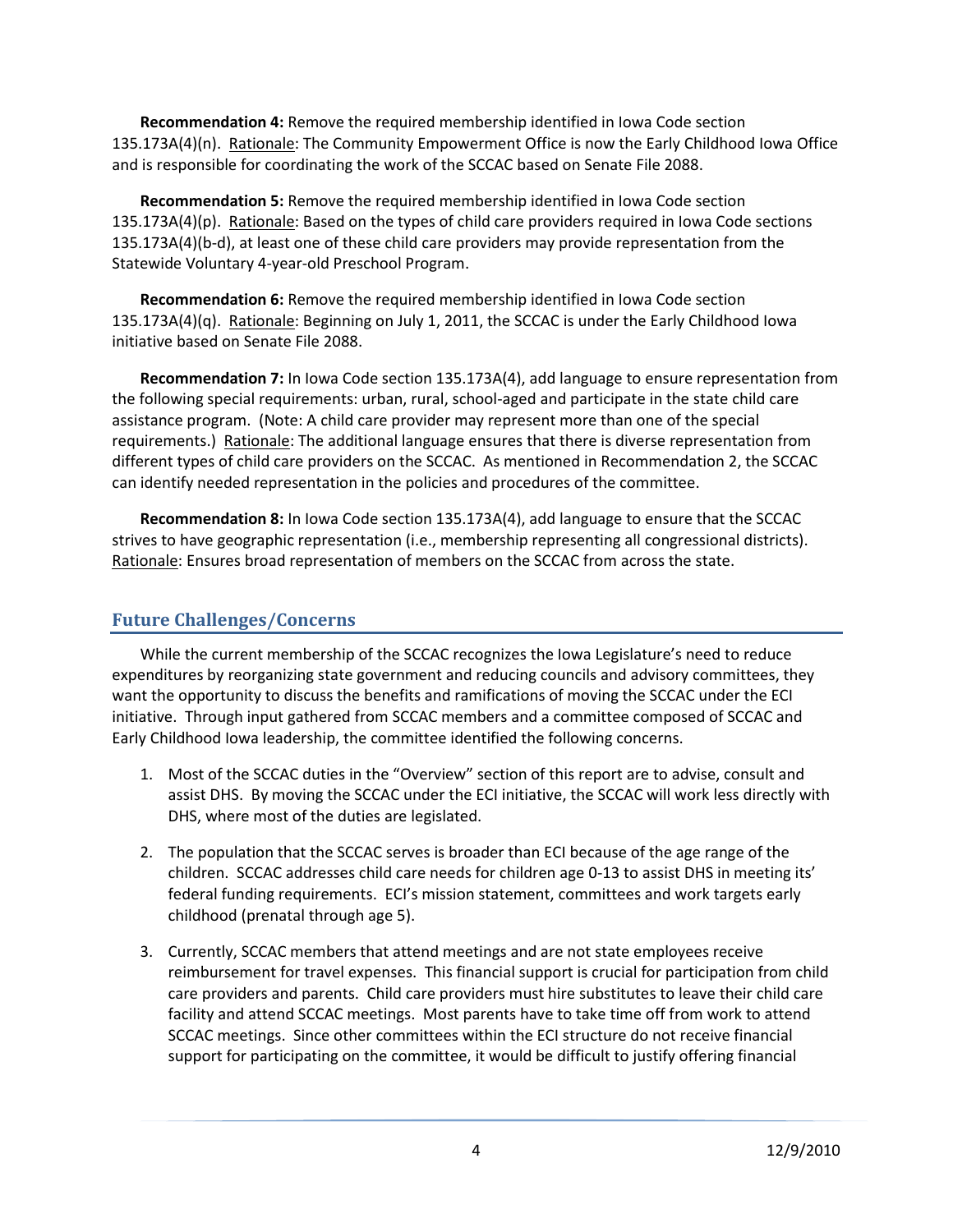support to SCCAC members. Without financial support, it may be difficult to fill parent and child care provider membership slots which are crucial to the SCCAC.

Thank you for the opportunity to share our recommendations for membership slots on the SCCAC. We look forward to meeting with you individually or with a legislative committee to share our concerns and possible challenges with moving the SCCAC under the ECI initiative.